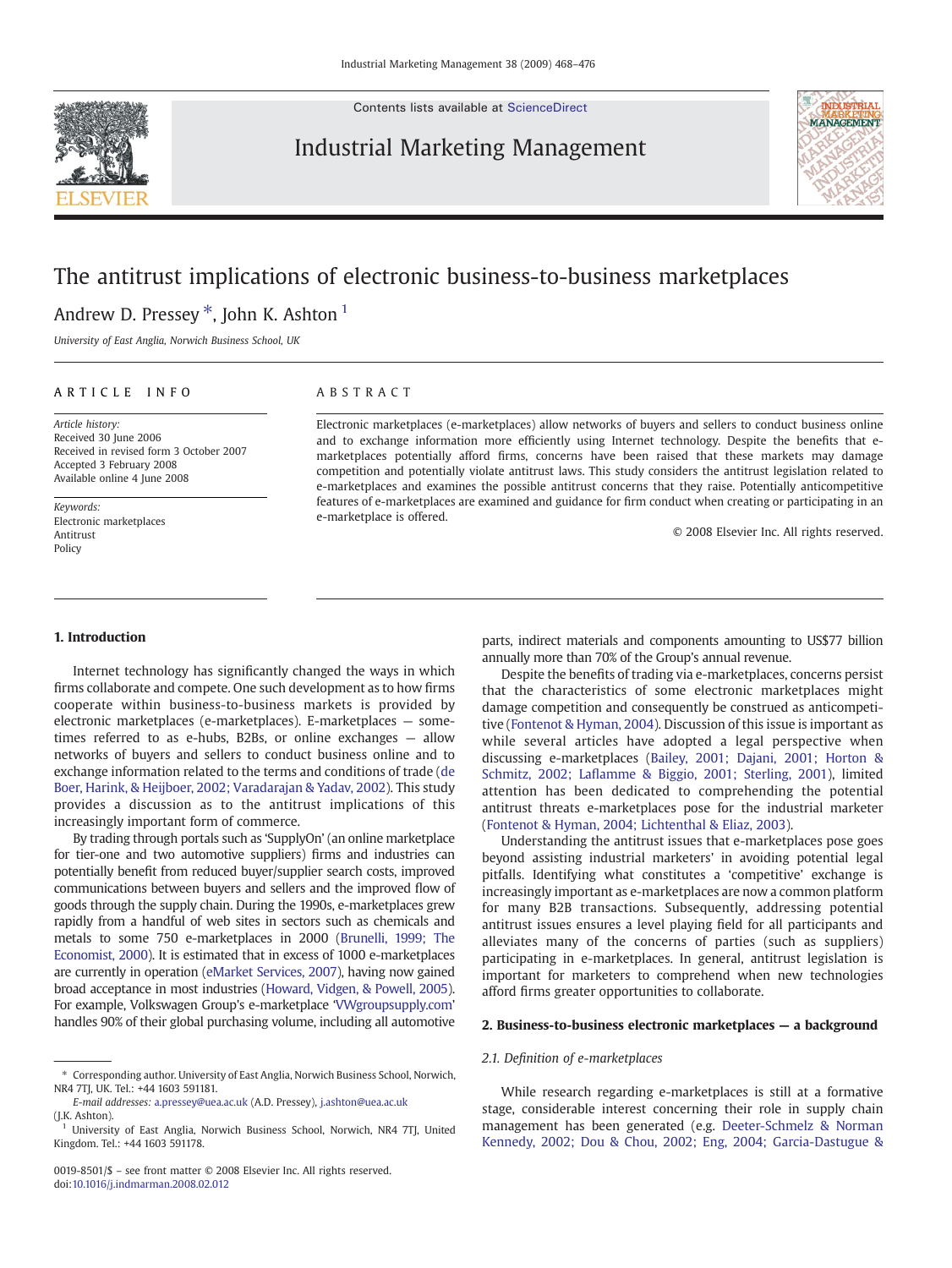[Lambert, 2003; Goldsby & Eckert, 2003; Howard et al., 2005; Lancioni,](#page--1-0) [Schau, & Smith, 2003; Lancioni, Smith, & Schau, 2003; Ordanini,](#page--1-0) [Micelli, & Di Maria, 2004; Presutti, 2003; Skjøtt-Larsen et al., 2003;](#page--1-0) [Sharma, 2002\)](#page--1-0). In particular, e-marketplaces have gained widespread acceptance across numerous business-to-business markets ([Eng,](#page--1-0) [2004](#page--1-0)) as a means to allow networks of buyers and sellers to conduct business online and to exchange information more efficiently [\(IBM, i2](#page--1-0) [& Ariba, 2000; Varadarajan & Yadav, 2002\)](#page--1-0). E-marketplaces provide firms with a common platform for interactive transactions and collaboration between buyers and sellers.

E-marketplaces are usually sponsored by one or a small number of parties (referred to as 'market makers') with the sole purpose of drawing together buyers and sellers in a particular sector [\(Grewal,](#page--1-0) [Comer, & Mehta, 2001; Klein & Quelch, 1997\)](#page--1-0). For example the Webbased trading systems 'Converge' — a global marketplace for semiconductor and computer peripheral industries has 6500 trading partners in 139 countries ('[www.converge.com](http://www.converge.com)') or 'RF Globalnet' — a marketplace for microwave subsystems and components with in excess of 3000 suppliers listed ('[www.rfglobalnet.com](http://www.rfglobalnet.com)').

Ownership structure of e-marketplaces varies and includes private ownership (e.g. '[VWgroupsupply.com](http://VWgroupsupply.com)' operated by the Volkswagen Group), third-party ownership through a number of non-competing/ independent firms (e.g. 'SupplyOn' operated by a number of German automotive suppliers), and consortia between competing firms sponsoring an exchange (e.g. the automotive marketplace 'Covisint' in its original guise).

#### 2.2. Potential drawbacks to e-marketplace participation

Although firms can gain considerably from e-marketplace participation (see [Eng, 2004; Skjøtt-Larsen, Kotzab, & Grieger, 2003\)](#page--1-0), potential drawbacks exist. Such problems include technological compatibility, perceived risks, trust concerns, attracting market participants, legal issues as well as some initial supplier resistance. Many legacy systems (and legacy behavior) or a low level of business automation are not well matched to the technological demands of emarketplaces ([Eng, 2004; FTC, 2000](#page--1-0)). Furthermore, many managers perceive moving from an established distribution channel to an electronic market a high risk option ([Kaplan & Sawhney, 2000\)](#page--1-0). Within many firms trust concerns also arise if non-standard items are traded [\(Axelsson & Wynstra, 2002\)](#page--1-0). Similarly, some firms are reluctant to enter an e-marketplace if certain other competitors do not participate [\(Kaplan & Sawhney, 2000](#page--1-0)). Indeed, motivations for joining exchanges differ markedly for buyers and suppliers ([Barratt & Rosdahl, 2002\)](#page--1-0). Some suppliers have appeared reluctant to trade via e-marketplaces harboring concerns with:

- i. Transparency where buyers' can identify the prices suppliers are paying allowing them to potentially force suppliers to acquiesce to lower prices;
- ii. Standardization information provided in a form leading buyers to seek common terms such as payment options, dates or financial terms;
- iii. Ease of comparison being able to identify new suppliers and consequently to bypass existing channel members;
- iv. Share capital ownership  $-$  where there is a bias towards powerful buyers;
- v. Reverse auctions where the buyer sets a price and suppliers bid for it with prices typically falling during the auction, and
- vi. Forced participation where buying firms with large purchasing volumes are likely to force suppliers to join the network.

Based on: [FTC/DOJ \(2000\);](#page--1-0) [Jap and Mohr \(2002\)](#page--1-0); [Hannon \(2003\);](#page--1-0) [Min and Galle \(1999\);](#page--1-0) [Howard et al. \(2005\)](#page--1-0); and [Koch \(2002a,b](#page--1-0)).

no e-marketplace has been subject to formal investigation by the US Federal Trade Commission or the Department of Justice these bodies have raised concerns as to the potential negative consequences emarketplaces present for competition. Although the FTC and DOJ have given some early marketplaces such as Covisint (a major collaboration between DaimlerChrysler, Ford, and General Motors and joined later by Renault–Nissan and Peugeot–Citroen) and MyAircraft (initially a collaboration between US firms United Technologies and Honeywell International) a cautious 'green light' to operate, there is still the need for managers to be cognizant of any potential threat to the successful operation of e-marketplaces in order to be effective competitors and collaborators in e-marketplace transactions.

To date, the antitrust issues pertinent to e-marketplaces have been considered to some degree chiefly by lawyers, or else from a legal perspective [\(Bailey, 2001; Dajani, 2001; Horton & Schmitz, 2002;](#page--1-0) Lafl[amme & Biggio, 2001; Sterling, 2001](#page--1-0)). In comparison, studies dedicated to an industrial marketing audience highlighting pertinent antitrust issues related to e-marketplaces are largely absent [\(Fontenot](#page--1-0) [& Hyman, 2004; Lichtenthal & Eliaz, 2003](#page--1-0)). Although marketers are increasingly confronted by a number of legal and regulatory challenges ([Petty, 2005](#page--1-0)) a general criticism of marketing practice and theory maintains that marketers have been perceived to be reluctant to engage in policy discussions ([Czinkota, 2000](#page--1-0)). The scope of government policy and law which regulates marketing activity has expanded significantly in most developed nations [\(Le Clair, 2000;](#page--1-0) [Petty 1999, 2005\)](#page--1-0). Indeed, a number of authors [\(Fontenot & Hyman,](#page--1-0) [2004; Gundlach & Phillips, 2002; Le Clair, Ferrell, & Ferrell, 1997\)](#page--1-0) have recently identified that US antitrust law presents a significant challenge to forms of marketing.<sup>2</sup>

#### 3. Antitrust concerns and e-marketplaces: generic challenges and implications for practitioners

Despite the reported benefits of e-marketplaces, concerns have been raised that they enable collaboration and potentially restrict competition between buyers and suppliers. The anticompetitive concerns of regulatory agencies toward e-marketplaces relate to two areas ([FTC, 2000; FTC/DOJ, 2000](#page--1-0)). Initially, concerns arise with the characteristics of e-marketplaces including how information is shared between firms, misuses of buyer power (or monopsony) and the potential exclusion or over inclusion of firms from exchanges. Additionally, the actual market for e-marketplaces may pose questions of competitiveness. This issue is exacerbated following the consolidation of some e-marketplaces such as 'CPGMarket', 'Pantellos' and 'TradeRanger' [\(McBride, 2005\)](#page--1-0). The dimensions of these anticompetitive concerns are now considered in turn.

#### 3.1. Markets for goods bought and sold on e-marketplaces

#### 3.1.1. Information sharing

The premise of the Internet is a means to exchange information more easily and at higher speeds. E-marketplaces subsequently have the capacity to facilitate increased data sharing over the Web and improve the quality of information available to both buyers and sellers. This offers clear benefits as e-marketplaces allow real-time access to information such as product availability, prices and other competitive terms. While greater information availability will likely encourage competition and benefit markets "…information-sharing agreements in the context of B2Bs [e-marketplaces] could facilitate coordination on price or other competitive terms and thereby be likely

When e-marketplaces were first introduced many commentators considered it only a matter of time before they would be penalized for antitrust infringements [\(Abrams, 2000; Labaton, 2000](#page--1-0)). To date, while

 $2$  For a brief overview of antitrust laws see: 'Promoting competition, protecting consumers: a plain English guide to antitrust laws' [\(FTC, 2007](#page--1-0)) and 'Antitrust enforcement and the consumer' ([DOJ, 2007\)](#page--1-0). For a more advanced discussion, see [Dajani \(2001\)](#page--1-0) for a B2B perspective on antitrust and [Fox \(1997\)](#page--1-0) for a global perspective of antitrust laws.